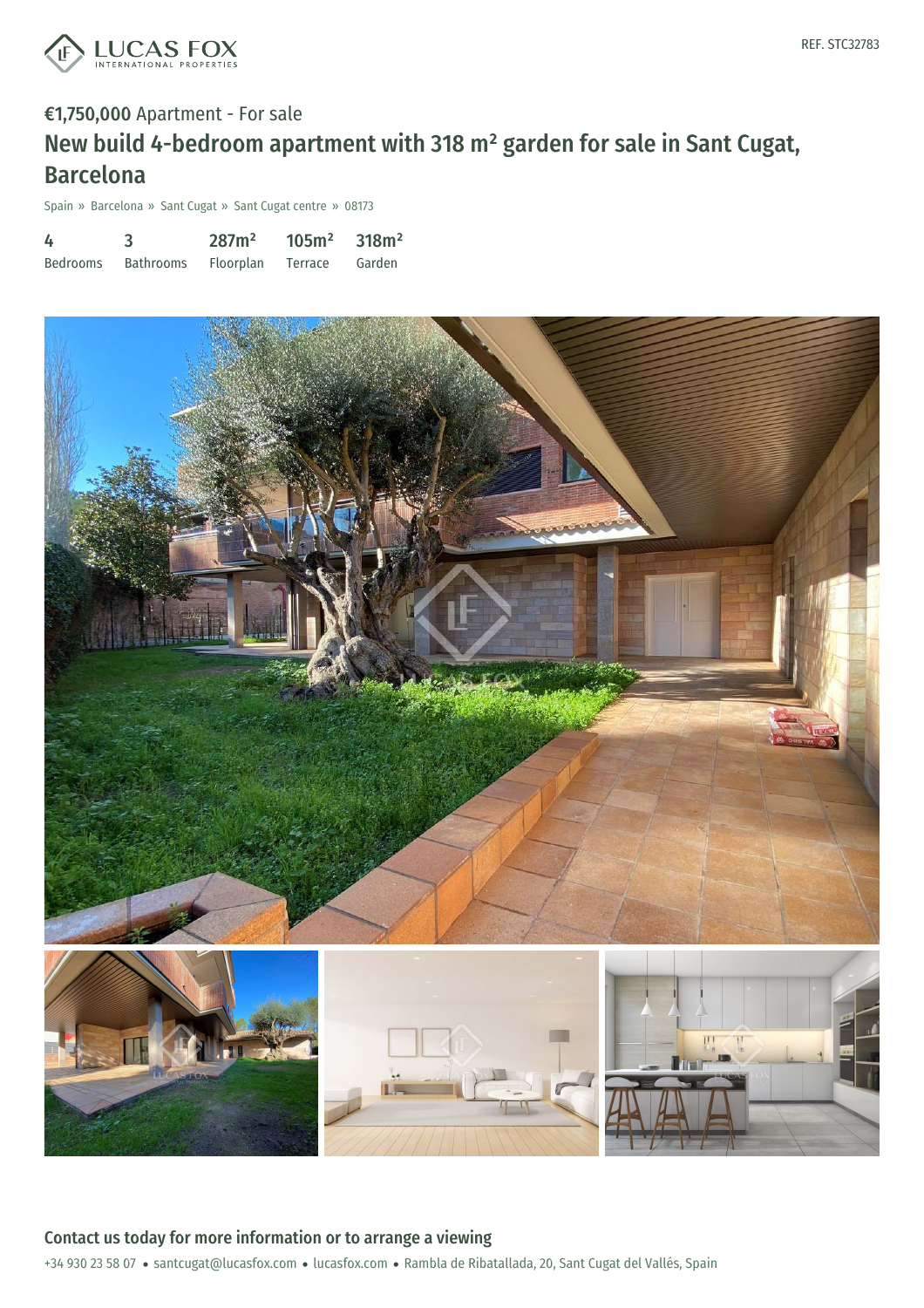

## €1,750,000 Apartment - For sale New build 4-bedroom apartment with 318 m² garden for sale in Sant Cugat, Barcelona

Spain » Barcelona » Sant Cugat » Sant Cugat centre » 08173

4 Bedrooms 3 Bathrooms 287m² Floorplan 105m² Terrace 318m² Garden

#### **OVERVIEW**

### Excellent opportunity to build a 287 m² home to suit your needs, with a 318 m² garden for sale in the best community of Can Trabal, in Sant Cugat.

This exclusive detached house, is located near the golf club of Sant Cugat del Vallès, in a quiet residential area surrounded by nature, a stone's throw from Barcelona.

The house has a large garden with a covered terrace at the foot of the living room and has wonderful views of a green area.

It is a fully refurbished building that offers common areas, parking, community garden and swimming pool, lift and lobby.

The house is presented to be renovated internally, so the buyer can choose the layout and customise finishes. There are different compositions and options that include bedrooms with private bathrooms, dressing rooms, courtesy toilets, a spacious living-dining room, a large kitchen, a large covered level terrace and a private garden with a built-in barbecue, as well as a community garden with a swimming pool.

In total, it has 287 m² built, plus another 105 m² of covered terrace and a 318 m² private garden. In addition, it enjoys south orientation and unobstructed views of the green area and Collserola and offers the possibility of acquiring parking spaces and storage rooms on the same property.



#### [lucasfox.com/go/stc32783](https://www.lucasfox.com/go/stc32783)

Garden, Swimming pool, Terrace, Lift, High ceilings, Natural light, Communal terrace, Parking, Air conditioning, Alarm, Balcony, Barbecue, Built-in wardrobes, Chill out area, Domotic system, Double glazing, Equipped Kitchen, Exterior, Fireplace, Heating, Pet-friendly, Playground, Playroom

+34 930 23 58 07 · santcugat@lucasfox.com · lucasfox.com · Rambla de Ribatallada, 20, Sant Cugat del Vallés, Spain